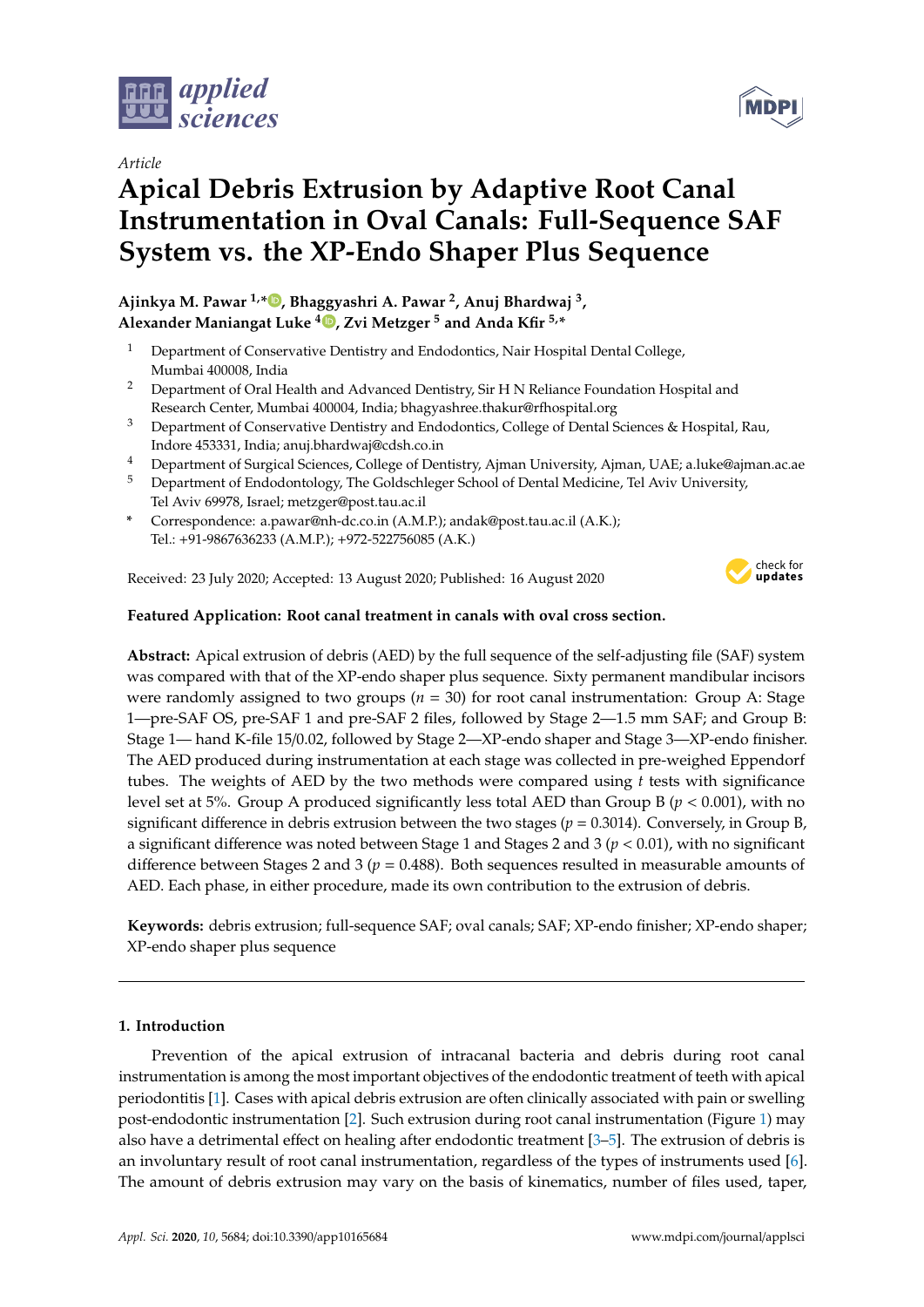cross-section, and cutting efficacy [3,7]. A common notion is that techniques involving a push–pull motion create a greater mass of extruded debris than do those involving a rotational action [4]. Thus, endodontic files systems that may minimize debris extrusion should be investigated.



**Figure 1.** Apical extrusion of debris. During root canal treatment, debris consisting of necrotic tissue, bacteria and dentin particles is often extruded through the apical foramen and into the periapical tissues. Such debris may cause severe response ("flare up") and may jeopardize the long-term success of the root canal treatment. (**a**) Tip of the root with an apical foramen. (**b**) Debris extruded through the apical foramen during instrumentation of the root canal.

The aims of root canal instrumentation in infected oval root canals are hard to achieve, as common rotary and reciprocating files (Figure 2a) have a tendency to leave un-instrumented recesses, thus, leaving debris and unprepared root canal surfaces behind [8,9]. This limitation led to the development of two file systems that claim to be adaptive instrumentation methods: the SAF system and, more recently, the XP-endo system (Figure 2b,c).



**Figure 2.** Adaptive nickel-titanium mechanized instruments. (**a**) Traditional rotary file, which cannot adapt itself to an oval root canal. (**b**) XP-endo shaper with a snake like shape and motion. (**c**) Self-adjusting file (SAF) which can adapt its shape to an oval root canal.

The self-adjusting file (SAF) system (ReDent Nova, Ra'anana, Israel) was specifically designed to address the challenge of oval-shaped root canals. The SAF is a hollow, compressible file made of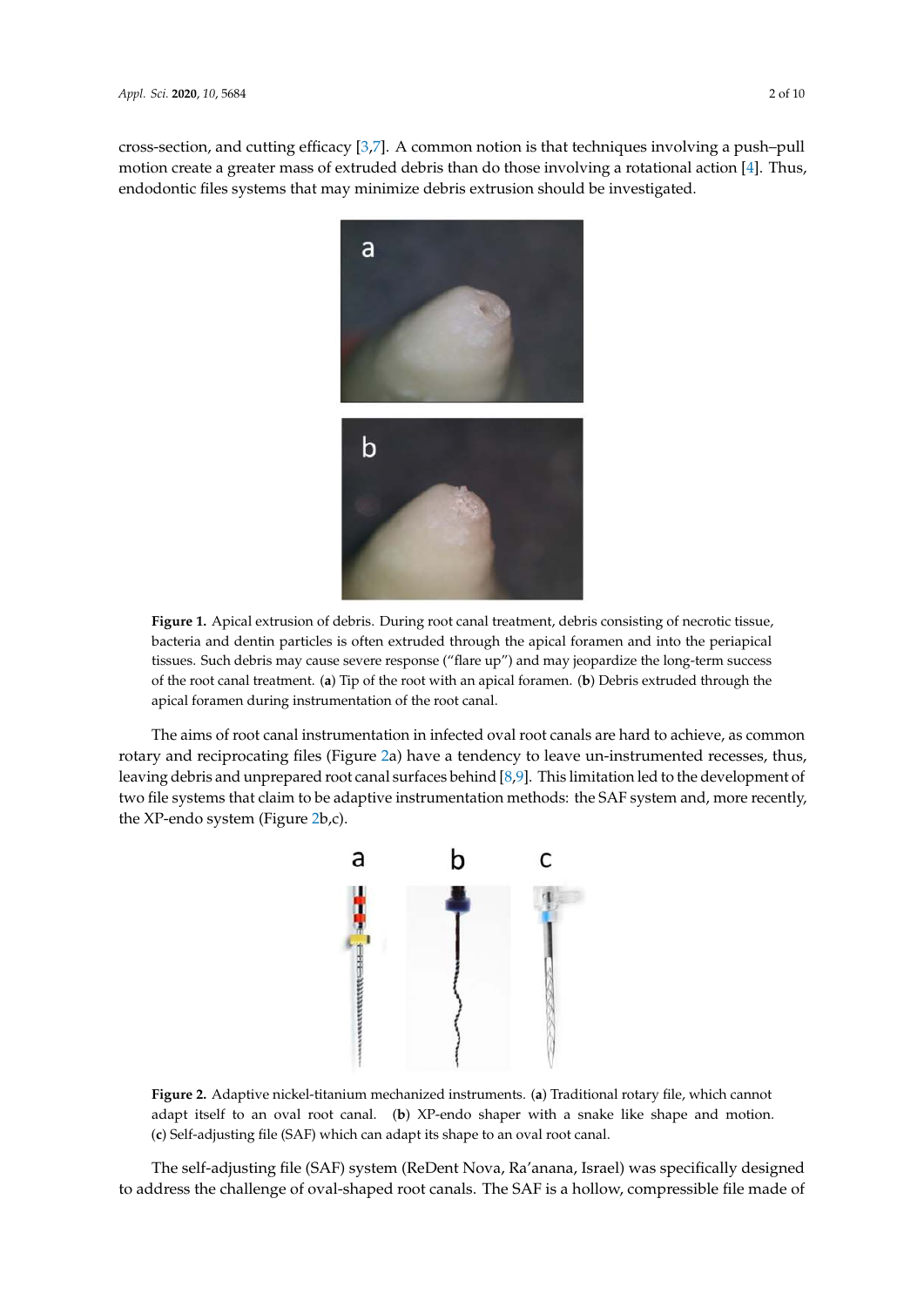nickel-titanium (NiTi) lattice that is designed specifically to be compressed and adapt itself to the walls of root canals with any cross-section, including oval canals (Figure 3). It claims to overcome most of the constraints of motorized rotary and reciprocating nickel titanium (NiTi) files when used in oval canals [5,10,11]. The SAF is used with a pecking motion all the way to the working length, while continuous irrigation is delivered through the hollow file. Previously, the SAF was used after establishing a minimal glide path using a #20 K-file. Recently, the manufacturers have changed the guidelines for the use of the SAF system. The updated SAF sequence switched to a motorized glide path preparation, which includes the pre-SAF OS orifice shaper, (sized #40/0.10), the pre-SAF 1 for narrow canals, (sized #15/0.02), and the pre-SAF 2 (sized #20/0.04), thus, creating a glide path. Since the SAF is not a penetrating tool, the glide path should allow passive manual insertion of the 1.5-mm SAF to the working length, prior to cleaning and shaping the root canal with this instrument [3].



**Figure 3.** Adaptation of the self-adjusting file (SAF) to an oval canal. Radiographs of a mandibular premolar with an oval canal, with the SAF adapted to an oval canal. (**a**) Bucco-lingual projection. (**b**) Mesio-distal projection.

The XP-endo system (FKG Dentaire, La Chaux-de-Fonds, Switzerland) consists of the XP-endo shaper (#30/0.01) and the XP-endo finisher (#25/0.00). The XP-endo shaper has a snake-like shape and is made of a MaxWire nickel-titanium alloy with a specific tip design (Figure 2b). The tip has a round non-active part, followed by six cutting edges that transit smoothly into the helical shaft. The file is affected by body temperature, which changes it into an austenitic phase to assume its functional shape. It is used in the root canal first as a penetrating instrument, and once reaching the working length (WL), it is used with an additional 15 pecking motion strokes to the working length [12]. The resultant final root canal size after XP-endo shaper instrumentation corresponds to #30/0.04. The XP-endo finisher file has a circular whip-shape and was initially introduced as a complementary universal instrument that can be used after root canal preparation with any file system and is aimed for cleaning complex morphologies and difficult-to-reach areas within the root canal system [1,3,13].

Recently, the manufacturers have introduced the XP-endo shaper plus sequence, which includes three stages: first, hand K-files (#10 and #15) are used to create a glide path, and then the XP-endo shaper is used, to be followed by the XP-endo finisher.

Several studies have addressed the issue of apical extrusion of debris by the SAF system [3,5,14]. It has been established that the SAF extruded less debris than rotary and reciprocating NiTi files [3,5,14]. However, it was recently suggested that the issue of apical extrusion of debris should evaluated for the full sequence of instruments of a given file system, as the initial stages of glide path preparation may contribute to the total amount of extruded debris and should not be omitted from such measurements [3,5,14].

The individual elements of the XP-endo system (XP-endo shaper, XP-endo finisher) have also been studied for their potential to extrude debris [1,3,15,16]. The XP-endo finisher, which preceded the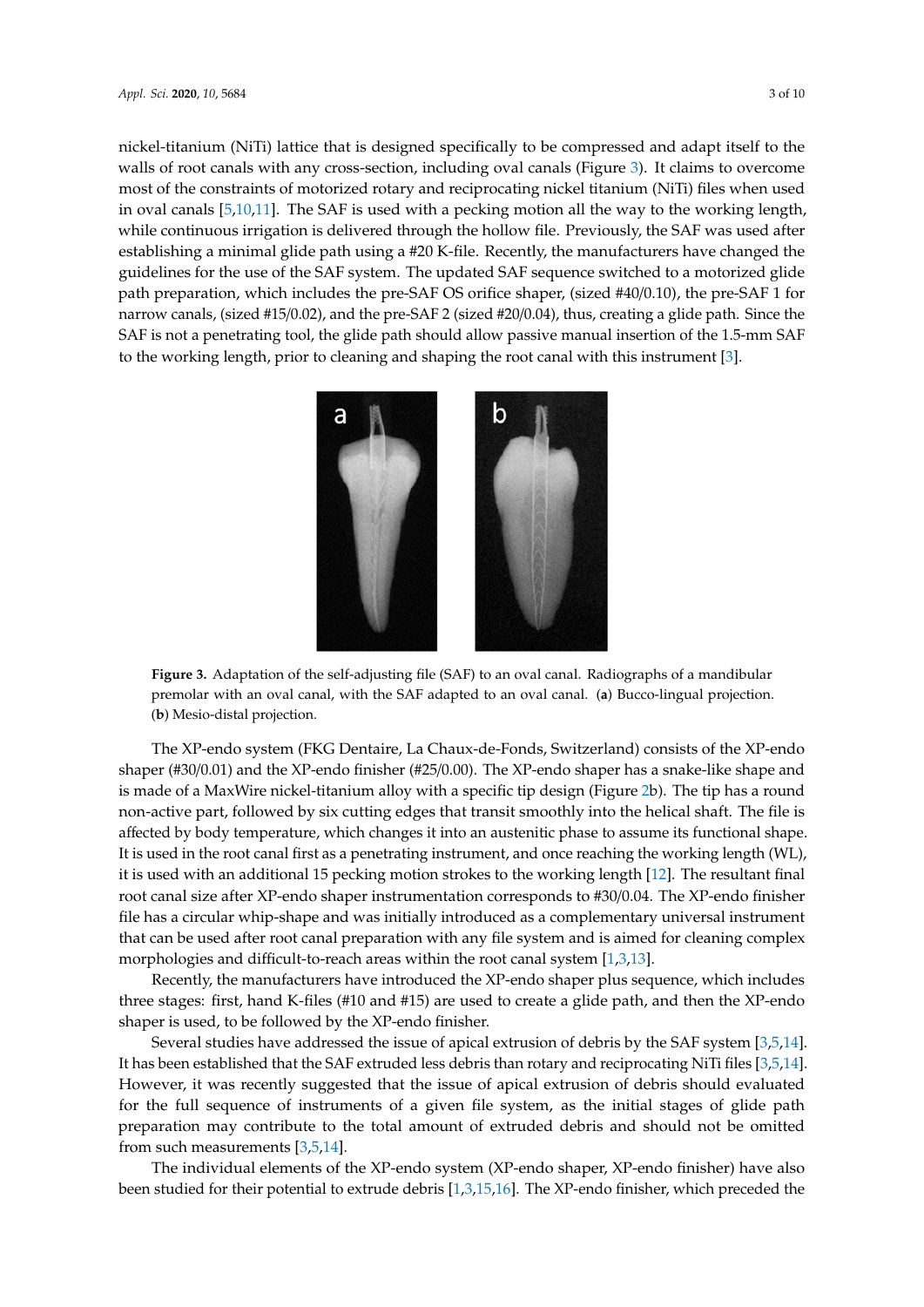XP-endo shaper, was also found to extrude debris when used after ProTaper Next files [3]. The more recently introduced XP-endo shaper was found in some studies to extrude less debris than Reciproc [16] or One-Shape files [15], while others have found that it extruded similar amounts of debris as Reciproc or HyFlex EDM files [1,16]. Only recently were these two instruments introduced as elements of the XP-endo shaper plus system.

A literature search revealed no studies investigating the amount of debris that may be apically extruded by the full XP-endo shaper plus sequence. Thus, the present study aimed to assess the amount of apical extrusion of debris when preparing oval root canals with either the full-sequence SAF system or the XP-endo shaper plus sequence. The null hypothesis was that the two file systems will not differ in terms of apical extrusion of debris when used in oval canals.

## **2. Materials and Methods**

The current study was designed to quantify and compare the amount of debris extruded apically during instrumentation of oval canals in mandibular incisors using either the full-sequence SAF system (Group A: pre-SAF OS, pre-SAF 1 and pre-SAF 2 files, followed by 1.5-mm SAF), or the rotary XP-endo shaper plus sequence (Group B: hand K-file 15/0.02, followed by the XP-endo shaper and the XP-endo finisher).

# *2.1. Sample Selection and Preparation*

The study and its design were approved by the Institutional Ethical Committee, College of Dental Science and Hospital Rau, Indore, India (CDSH/IEC/2019-2020/006).

Based on a previously conducted study [5], a power calculation was performed using G\*Power 3.1 software (Heinrich Heine University, Dusseldorf, Germany). The calculation indicated that the sample size for each group must be a minimum of 30 teeth. Sixty mandibular incisor teeth were acquired from a pool of recently extracted teeth which were extracted for reasons not related to the present study. Two radiographs were taken for each tooth from bucco-lingual and mesio-distal directions to confirm a single straight root canal, a fully formed apex, no caries, no coronal restorations and no signs of resorption. In addition, only teeth with long:short canal diameter ratios of ≥2.5 at 5 mm from the apex were selected [17].

Standard oval endodontic access cavities were prepared, and a #10 K-file (Mani, Takanezawa, Japan) was introduced into the canal until it was visible at the apical foramen. The working length (WL) was established as 1 mm short of this length. For standardization of samples, the teeth with large canals, wherein a #15 k-file reached freely to the apex, were excluded. The samples were also ground coronally using a high-speed diamond straight fissure bur to further standardize all teeth to have a WL of 18 mm.

#### *2.2. Debris Collection Apparatus*

Modified apparatus of Myers and Montgomery [18], proposed by Lu et al. [19], was used in the current study for the quantitative evaluation of apically extruded debris during root canal instrumentation. To summarize the modification; 150 Eppendorf tubes were pre-weighed to  $10^{-5}$  g precision using a microbalance (Sartorius Intec, Hamburg, Germany). Each tube was weighed three consecutive times, and a mean was calculated and recorded.

A hole was created in the middle of the cap of a scintillation glass vial, and the tooth was inserted, apex down, up to the cemento-enamel junction, and secured to the cap of the vial using Filtek Supreme Flowable Composite (3 M/ESPE, St Paul, MN, USA). A 25-gauge needle was also placed and secured in the vial cap to equalize the air pressure. A small holding socket was created on the bottom of the glass vial using silicon impression material (Coltene/Whaledent, Langenau, Germany), which served to hold and stabilize the Eppendorf tubes when the caps were fitted onto the vials. This was done so that the apical end of the root was positioned inside the prepositioned Eppendorf tube. The teeth with their vials were then randomly assigned to Groups A and B according to the instrumentation and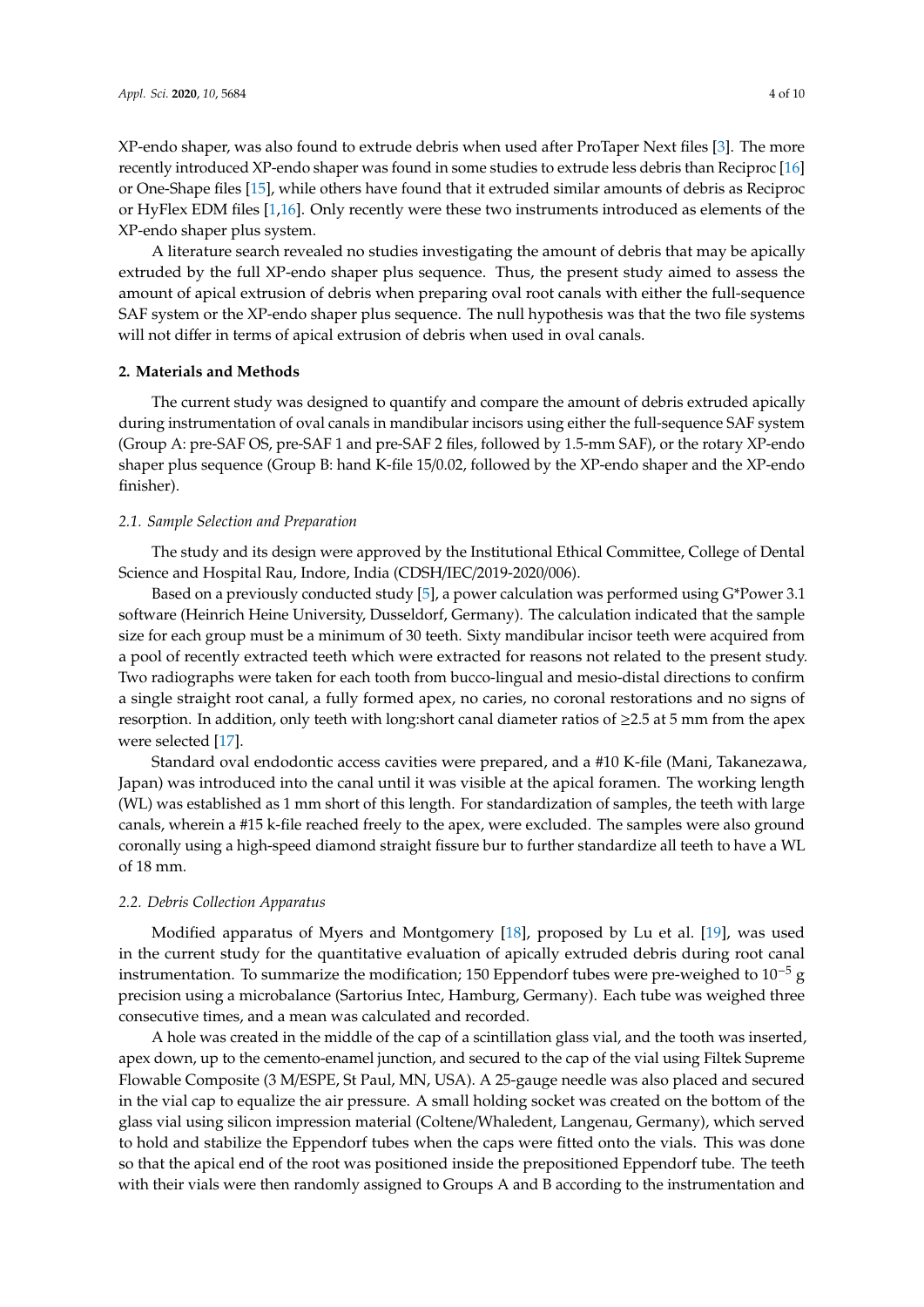debris collection protocols (see below). A Thermoline Dri-bath (Thermoline Scientific, Wetherill Park, Austria) adapted with channeled aluminum blocks (Thomas Scientific, Swedesboro, NJ, USA) was used to create a temperature-controlled environment that was adapted to 37 ◦C. The vials were adapted into the aluminum block and covered by a rubber dam to prevent the operator from viewing debris extrusion during tooth preparation. The entire apparatus was handled by the outer vial alone.

#### *2.3. Root Canal Instrumentation*

# 2.3.1. Group A: Full SAF Sequence

## Stage 1: Glide Path Preparation with Pre-SAF OS and Pre-SAF Files 1 and 2

In this primary stage, a glide path was prepared according to the manufacturer's instructions using a torque-limited electric endomotor (X-Smart Plus; Dentsply Maillefer, Ballaigues, Switzerland). The pre-SAF OS was used as an orifice shaper at 600 rpm and 1.5 Ncm for the coronal 3 mm of the root canal, which was followed by the Pre-SAF 1 (#15/0.02; 600 rpm and 1 Ncm) and pre-SAF 2 (#20/0.04; 600 rpm and 1.5 Ncm). The pre-SAFs 1 and 2 were used in 2–3 gentle pecking motions up to the WL. The canals were irrigated after each instrument with 2 mL of distilled water using a syringe and a 28-G needle (RC Twents; Prime Dental Products, Mumbai, India) with a total of 6 mL. At the end of the preparation, root canal patency was confirmed with a size 10 K-file, followed by a final flush with 2 mL of distilled water using a syringe and a 28-G needle.

# Stage 2: Cleaning and Shaping with SAF 1.5 mm

The 1.5 mm SAF (21 mm length) was passively manually introduced into the canal up to the WL to test the glide path. The root canal was then instrumented for 4 min using a pre-programmed EndoStation (ReDent Nova) at a frequency of 5000 vibrations/min and an amplitude of 0.4 mm. A pecking motion was used while the file reached the WL (according to the manufacturer's instructions). Irrigation was performed with distilled water, which was continuously provided through the hollow file by the in-built VATEA peristaltic pump (ReDent Nova), at a flow rate of 4 mL/min, with a total of 16 mL.

# 2.3.2. Group B: XP-Endo Shaper Plus Sequence

# Stage 1: Glide Path Preparation with a #15 Hand K-File

In this stage, the root canals were initially instrumented with a #15 hand K-file up to the working length to create a glide path (according to the manufacturer's instructions). The canals were irrigated repeatedly, before and after the instrument, with 2 mL of distilled water using a syringe and a 28-G needle.

# Stage 2: Shaping with an XP-Endo Shaper

Following glide path preparation with the hand K-file, the root canals were irrigated with 4 mL of warmed distilled water (37 °C) using a syringe and 28-G needle. This allowed the XP-endo shaper (XPS; 21 mm) file to optimally work during the austenite phase. The XPS file was first placed passively until resistance was struck, the tip was then retracted, and the endomotor was activated. The XPS file was used at 800 rpm and 1 Ncm using a torque-limited electric endomotor (X-Smart Plus). The file was used in long gentle strokes 4–5 times towards the WL (according to the manufacturer's instructions). If the file failed to reach the WL, the file was withdrawn and cleaned, the apical patency confirmed with a 15 k-file, the canal was irrigated using warm distilled water (2 mL), and the file was reintroduced in the canal and advanced further up to the WL. Once the WL was reached, the file was retracted, cleaned, apical patency was verified, the canal was flooded with warm distilled water (2 mL), and the file was used again for an additional 15 strokes up to the WL (according to the manufacturer's instructions).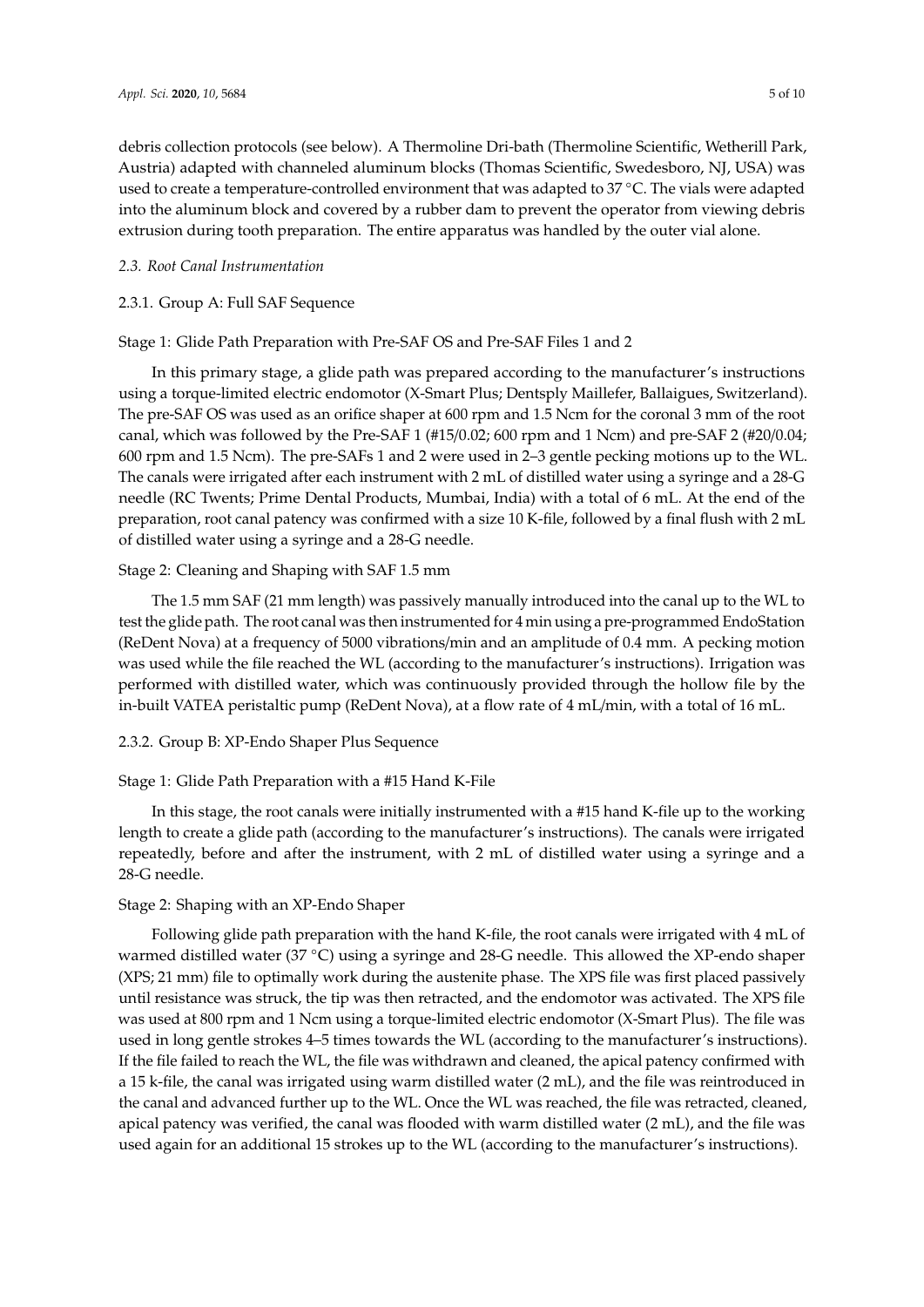#### Stage 3: Cleaning with XP-Endo Finisher

Following root canal instrumentation with XPS, the root canal was flooded with warm distilled water (2 mL), the XP-endo finisher (XPF; 21 mm) was removed from its special plastic tube and the rubber stopper was adjusted to WL, and the file was operated at 800 rpm and 1 Ncm using an X-smart plus endomotor. The XPF was inserted to WL, the canal access cavity was filled with warmed distilled water, and the instrument was operated in the canal for 60 s using gentle 7- to 8-mm-long in-and-out strokes (according to the manufacturer's instructions). This was followed by a final flush with 2 mL of distilled water.

# *2.4. Debris Collection*

Following each stage, the Eppendorf tube was removed from the vial and replaced with a new one. The debris adhering to the apical root surface was collected by washing the root surface with 1 mL of distilled water into the Eppendorf tube. A new Eppendorf tube was assigned to each tooth and each instrumentation stage. This process resulted in 60 tubes for Group A (2 stages) and 90 tubes for Group B (3 stages). The Eppendorf tubes were then stored in an incubator at 70 ◦C for 5 days to evaporate all moisture content before weighing the dry debris. Three consecutive weights were obtained for each tube, and the mean value was calculated and recorded. The weight of the dried debris was calculated by subtracting the weight of the empty tube from the weight of the tube containing the debris.

# *2.5. Statistical Analysis*

The weights presented a normal distribution corroborated using the D'Agostino-Pearson normality test. The amounts of extruded debris collected at each stage of Groups A and B were summed to provide the total amount of debris. The weights of extruded debris in the two groups were analyzed by applying the *t* test, whereas the stages within the groups were compared using a paired *t* test. The level of significance for statistical analysis was set at 5%. All statistical analyses were performed with Statistical Package for the Social Sciences version 20 for Mac (SPSS Inc., Chicago, IL, USA).

## **3. Results**

In Group A (full-sequence SAF instrumentation), the mean weights of the debris extruded apically were  $0.568 \pm 0.434$  mg in Stage 1 (pre-SAF OS, pre-SAF 1, and 2) and  $0.471 \pm 0.267$  mg in Stage 2 (SAF 1.5 mm). The amount of debris extruded apically by the 2 stages did not exhibit a significant difference between them  $(p = 0.3014)$  (Figure 4).



**Figure 4.** Apical extrusion of debris by a full-sequence SAF system vs. XP-endo shaper plus sequence. The total debris extrusion of Group B was significantly higher than that of Group A (*p* < 0.001).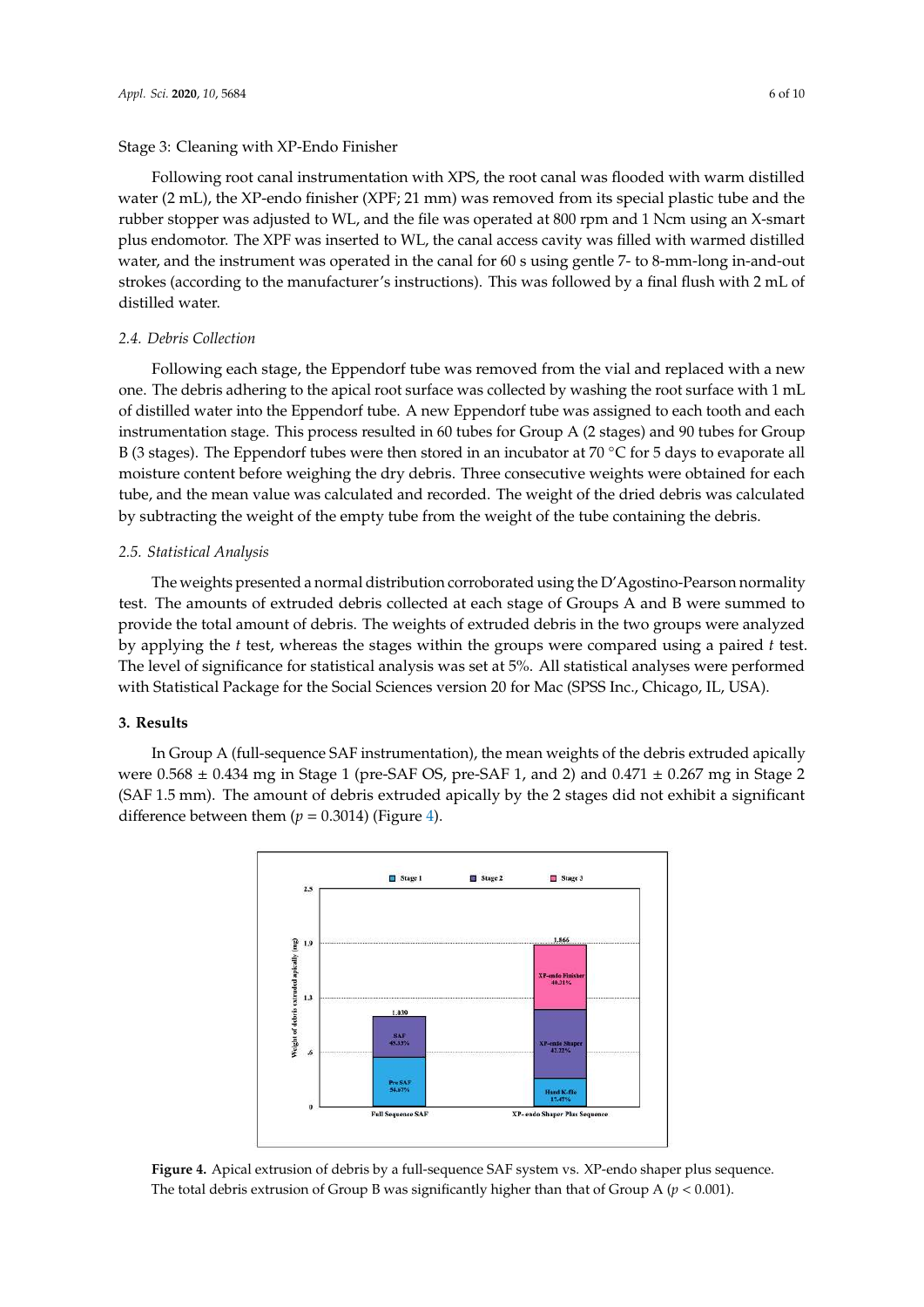In Group B (XP-endo shaper plus sequence), the mean weights of the debris extruded apically were 0.326 ± 0.077 mg in Stage 1 (hand K-file), 0.788 ± 0.203 mg in Stage 2 (XPS), and 0.752 ± 0.197 in Stage 3 (XPF). The amount of debris extruded apically by the 3 stages exhibited a significant difference between them (*p* < 0.01) (Figure 4). Similar weights of debris were extruded in Stages 2 and 3 (*p* = 0.488).

The total amount of debris extruded in Group A was significantly less  $(1.039 \pm 0.185 \text{ mg})$  compared to Group B (1.866  $\pm$  0.289 mg) ( $p < 0.001$ ). Distribution of the results is presented in Table 1.

|             |    | <b>Full-Sequence</b><br><b>SAF</b><br>Stage 1 | <b>Full-Sequence</b><br><b>SAF</b><br>Stage 2 | XP-Endo Shaper<br><b>Plus Sequence</b><br>Stage 1 | XP-Endo Shaper<br><b>Plus Sequence</b><br>Stage 2 | XP-Endo Shaper<br><b>Plus Sequence</b><br>Stage 3 |
|-------------|----|-----------------------------------------------|-----------------------------------------------|---------------------------------------------------|---------------------------------------------------|---------------------------------------------------|
| Mean (SD)   |    | 0.568(0.434)                                  | 0.471(0.267)                                  | 0.326(0.077)                                      | 0.788(0.203)                                      | 0.752(0.197)                                      |
| Median      |    | 0.570                                         | 0.425                                         | 0.328                                             | 0.815                                             | 0.770                                             |
| Minimum     |    | 0.340                                         | 0.310                                         | 0.200                                             | 0.110                                             | 0.340                                             |
| Maximum     |    | 1.070                                         | 0.650                                         | 0.490                                             | 1.040                                             | 1.160                                             |
|             | 25 | 0.406                                         | 0.383                                         | 0.268                                             | 0.599                                             | 0.599                                             |
| Percentiles | 50 | 0.570                                         | 0.425                                         | 0.328                                             | 0.770                                             | 0.770                                             |
|             | 75 | 0.693                                         | 0.474                                         | 0.388                                             | 0.902                                             | 0.902                                             |

**Table 1.** Weight of apically extruded debris (mg). Data distribution.

#### **4. Discussion**

The current *ex vivo* study was conducted to quantify and compare the amount of debris extrusion that was caused during cleaning and shaping of oval-shaped root canals using two different instrumentation systems specifically designed to perform in non-round root canals: the full sequence SAF and the XP-endo shaper plus sequence.

Both instruments are made from NiTi alloy, but each using different characteristics of this unique alloy. The SAF is made from a NiTi tube which is cut to the form of a delicate lattice, with a special design that allows the instrument to be compressed from its 1.5 mm diameter to the dimensions of a #20 K file. This ability is based on the design of the lattice, combined with the high flexibility of the alloy and allows the file to adapt itself to any shape of root canal (Figure 3). It is used with pecking motion and with every inward move it goes through such compression (above) and back to its original form when moved outwards. The XP-endo shaper and finisher both use the extreme flexibility of the NiTi alloy, which in their case is formed as a wire, but they also use the thermal transformation which is unique to this alloy. These files have a more straight form at room temperature but when inserted into the canal and attaining body temperature their form changes, enhancing their envelope of motion when rotated, which allows them to enter and shape/clean irregular recesses of the root canal, such as the oval canals that were used in the present study.

Evidence indicates that with any file system, dentine particles and other debris can often be packed into the apical anatomical complexities and pushed beyond the apex with/by the attempts to reach the WL [3,14]. Both instrumentation sequences that were tested in the present study did push debris beyond the apical foramen.

Apical extrusion of debris by the full SAF sequence has been recently reported and was found to be less than that extruded by ProTaper Next, followed by XP-endo finisher [3]. To the best of the authors' combined knowledge, the debris extrusion by the XP-endo shaper plus sequence is yet to be reported in the literature. In the present study, the full-sequence SAF exhibited significantly less debris extrusion compared to the XP-endo shaper plus sequence  $(p < 0.001)$ . Thus, the null hypothesis had to be rejected.

When the SAF alone was previously compared with WaveOne as to their pushing of debris beyond the apex [14], glide path preparation was performed in both groups with #20 hand K files. Nevertheless, debris extrusion during this first stage of instrumentation was not recorded and not reported [14]. The present study took an approach similar to that of Kfir et al. [3], who reported that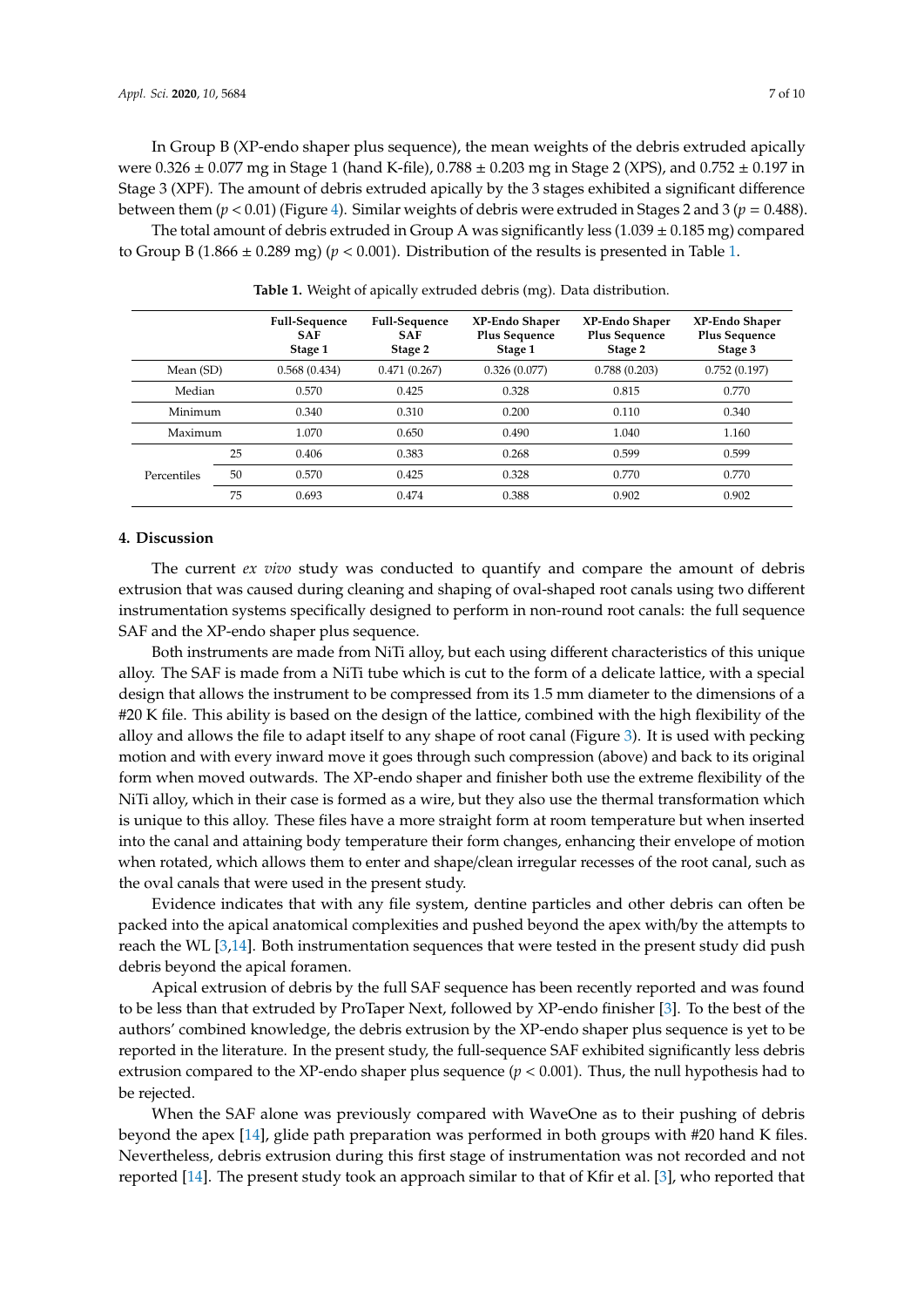the contribution of the initial stage of glide path preparation to the total amount of debris extruded during the procedure may be substantial. The present results are in agreement and support this notion: the glide path preparation stage contributed 55% of the debris extrusion in the SAF group [3,11]. When the same concept was applied in the XP-endo shaper plus group, it was found that each part of the procedure contributed its share to the total extrusion of debris. The XP-endo shaper and the XP-endo finisher contributed 42% and 40% of the total amount of debris, respectively.

Both the SAF and XP-endo systems could be expected to cause debris extrusion, as both the SAF and the XP-endo shaper and finisher are used with repeated pecking motions once/after they have reached the working length. This approach is substantially different from rotary or reciprocating file systems, in which once the WL is reached, the procedure is done. Both systems have another common apparent problem: a potential difficulty to assure accurate working length. The SAF system is using in-and-out vibrations with an amplitude of 0.4 mm, which, when added to the pecking motion applied by the operator, may compromise the accuracy of the working length.

Both the XP-endo shaper, with its snake-like form, and the XP-endo finisher, with its whip-shape, may become shorter or longer when expansion and contraction occur when they are rotated, with a pecking motion, in the canal. Such inaccuracy in controlling the instruments at exactly the working length may have contributed to the finding that both systems extruded measurable amounts of debris beyond the apical foramen.

What could be the difference between the two file systems studied here that might explain the difference in their extrusion of debris? One such difference could be the cross-section of the apical part of the file. The guiding non-active part of the tip of the XP-endo shaper has a round cross-section, while the tip of the SAF has a rectangular cross-section [10,20]. The operator of the XP-endo shaper is directed by the manufacturer to perform 15 pecking motion strokes to the WL [12]. When the round guiding tip of the XP-endo shaper is moved in-and-out within the round apical part of the canal, it may act as a piston, pushing and extruding debris through the apical foramen. When the tip of the SAF is compressed into the round apical part of the canal with a 0.2-mm diameter, which was prepared during glide path preparation, it assumes a rectangular cross-section of  $0.12 \times 0.16$  mm (two layers of its longitudinal beams, each with a cross-section of 0.12 mm by 0.8 mm) [10,20]. This rectangular part is changing its circular position continuously, thus maintaining the apical part of the canal in its round cross-section. When this rectangular tip of the file is moving in-and-out in the circular apical part of the canal, it does not act as a piston, as 40% of the cross-section of the canal is always free for back flow [10,20]. This difference may partially explain the difference in extrusion of debris.

Another difference between the two file systems is that the XP-endo shaper plus sequence is used with intermittent irrigation, using syringe and needle between file applications. In contrast, in the SAF system, irrigation is continuous, as the irrigant is delivered into the root canal through the hollow file throughout the operation. It could be that such continuous irrigation, which carries the debris coronally and out of the canal, better prevents the accumulation of debris, thus reducing the tendency to push such accumulated debris through the apical foramen.

A limitation of the present study was that there was no element representing the resistance of the periapical tissues to extrusion of debris. Uslu et al. [16] used 1.5% agar gel for such representation, but in such a method, only the total amount of extruded debris can be quantified. Since the present study was aimed to analyze the contribution of each stage of instrumentation to the amount of extruded debris, such a system was not applicable. Therefore, the present results may have to be considered as comparative values between the two systems, rather than as absolute amounts of debris.

Further studies are required to find ways and methods of instrumentation that will prevent or minimize the extrusion of debris during root canal instrumentation, but such studies should include all steps of the procedure, including initial glide path preparation.

#### **5. Conclusions**

Within the limitations of the current study, the following conclusions may be drawn: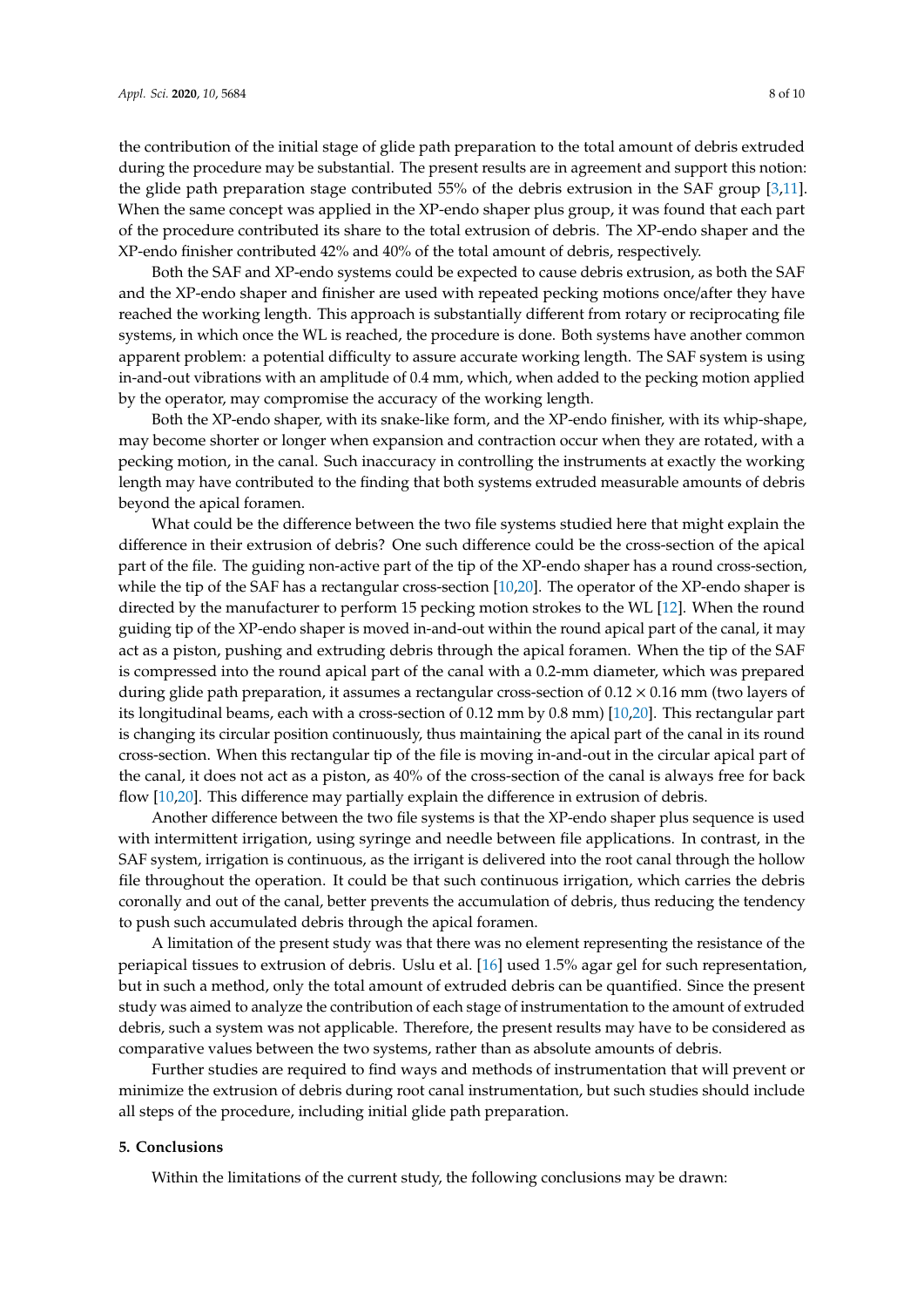- 1. Both instrumentation sequences resulted in apical extrusion of debris from oval-shaped root canals of mandibular incisors.
- 2. Each of the different stages of root canal instrumentations made their own contribution to debris extrusion.
- 3. The XP-endo shaper plus sequence extruded significantly more debris than the full SAF sequence.

**Author Contributions:** Conceptualization, A.M.P., A.K. and A.B.; methodology, A.M.P. and A.K.; formal analysis, A.M.L.; investigation, A.M.P., B.A.P.; data curation, A.M.P. and B.A.P.; writing—original draft preparation, A.M.P. and A.K.; writing—review and editing, Z.M. All authors have read and agreed to the published version of the manuscript.

**Funding:** This research received no external funding.

**Acknowledgments:** The authors deny any conflicts of interest related to this study. Zvi Metzger served previously as a scientific consultant to ReDent Nova, manufacturer of the SAF system.

**Conflicts of Interest:** The authors declare no conflict of interest. Metzger was previously a scientific consultant to ReDent-Nova, manufacturer of the SAF system.

# **References**

- 1. Alves, F.-R.F.; Paiva, P.-L.; Marceliano-Alves, M.-F.; Cabreira, L.-J.; Lima, C.; Siqueira, J.-F., Jr.; Rôças, I.-N.; Provenzano, J.-C. Bacteria and hard tissue debris extrusion and intracanal bacterial reduction promoted by XP-endo Shaper and Reciproc instruments. *J. Endod.* **2003**, *44*, 1173–1178. [CrossRef] [PubMed]
- 2. Siqueira, J.-F., Jr. Microbial causes of endodontic flare-ups. *Int. Endod. J.* **2003**, *36*, 453–463. [CrossRef] [PubMed]
- 3. Kfir, A.; Moza-Levi, R.; Herteanu, M.; Weissman, A.; Wigler, R. Apical extrusion of debris during the preparation of oval root canals: A comparative study between a full-sequence SAF system and a rotary file system supplemented by XP-endo finisher file. *Clin. Oral Investig.* **2018**, *22*, 707–713. [CrossRef] [PubMed]
- 4. Metzger, Z. The self-adjusting file (SAF) system: An evidence-based update. *J. Conserv. Dent.* **2014**, *17*, 401–419. [CrossRef] [PubMed]
- 5. Pawar, A.-M.; Pawar, M.-G.; Metzger, Z.; Kokate, S.-R. The self-adjusting file instrumentation results in less debris extrusion apically when compared to WaveOne and ProTaper NEXT. *J. Conserv. Dent.* **2015**, *18*, 89–93. [CrossRef] [PubMed]
- 6. Tanalp, J.; Güngör, T. Apical extrusion of debris: A literature review of an inherent occurrence during root canal treatment. *Int. Endod. J.* **2014**, *47*, 211–221. [CrossRef] [PubMed]
- 7. Tinoco, J.-M.; De Deus, G.; Tinoco, E.-M.; Saavedra, F.; Fidel, R.-A.; Sassone, L.-M. Apical extrusion of bacteria when using reciprocating single-file and rotary multifile instrumentation systems. *Int. Endod. J.* **2014**, *47*, 560–566. [CrossRef] [PubMed]
- 8. Wu, M.-K.; Wesselink, P.-R. A primary observation on the preparation and obturation of oval canals. *Int. Endod. J.* **2001**, *34*, 137–141. [CrossRef] [PubMed]
- 9. Weiger, R.; El Aouti, A.; Löst, C. Efficiency of hand and rotary instruments in shaping oval root canals. *J. Endod.* **2002**, *28*, 580–583. [CrossRef] [PubMed]
- 10. Metzger, Z.; Teperovich, E.; Zary, R.; Cohen, R.; Holf, R. The Self-adjusting File (SAF). Part 1: Respecting the root canal anatomy-A new concept of endodontic files and its implementation. *J. Endod.* **2010**, *36*, 679–690. [CrossRef] [PubMed]
- 11. Pawar, A.-M.; Pawar, M.; Kfir, A.; Thakur, B.; Mutha, P.; Banga, K.-S. Effect of glide path preparation on apical extrusion of debris in root canals instrumented with three single-file systems: An ex vivo comparative study. *J. Conserv. Dent.* **2017**, *20*, 110–114. [CrossRef] [PubMed]
- 12. De Deus, G.; Belladonna, -F.G.; Simões-Carvalho, M.; Cavalcante, D.-M.; Ramalho, C.-N.-M.-J.; Souza, E.-M.; Lopes, R.-T.; Silva, E.-J.-N.-L. Shaping efficiency as a function of time of a new heat-treated instrument. *Int. Endod. J.* **2019**, *52*, 337–342. [CrossRef] [PubMed]
- 13. Alves, F.-R.; Marceliano-Alves, M.-F.; Sousa, J.-C.; Silveira, S.-B.; Provenzano, J.-C.; Siqueira, J.-F., Jr. Removal of root canal fillings in curved canals using either reciprocating single- or rotary multiinstrument systems and a supplementary step with the XP-Endo Finisher. *J. Endod.* **2016**, *42*, 1114–1119. [CrossRef] [PubMed]